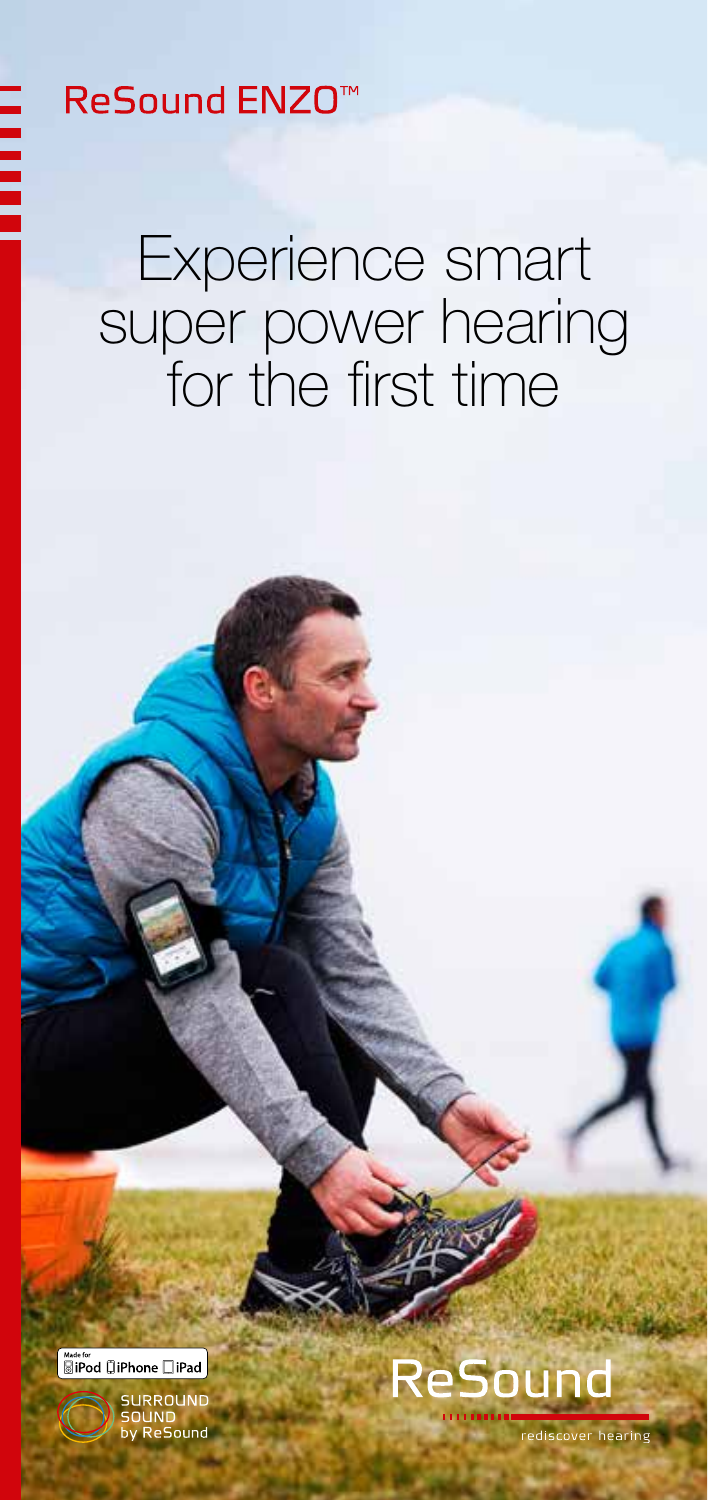## Introducing smart super power hearing

ReSound ENZO™ brings smart hearing technology to people with severe and profound hearing loss for the first time, giving you new opportunities to engage, communicate and interact.

You can experience the clearest and most vibrant sound, direct stereo streaming from the only Made for iPhone super power hearing aid, and the ability to discreetly personalize your settings via the ReSound Smart™ app.

All through the world's most powerful and advanced super power hearing aid.

Visit resound.com/enzo to learn more about the world's only smart super power hearing solution.





## Direct stereo streaming

ReSound ENZO is the only Made for iPhone super power hearing aid, which means you can stream stereo sound directly to your hearing aids with no intermediate device, just as if you were wearing wireless headphones.

You can easily and intuitively access voice calls, FaceTime calls, music, movies, spoken directions, information and everything else that your iPhone, iPad and iPod touch have to offer.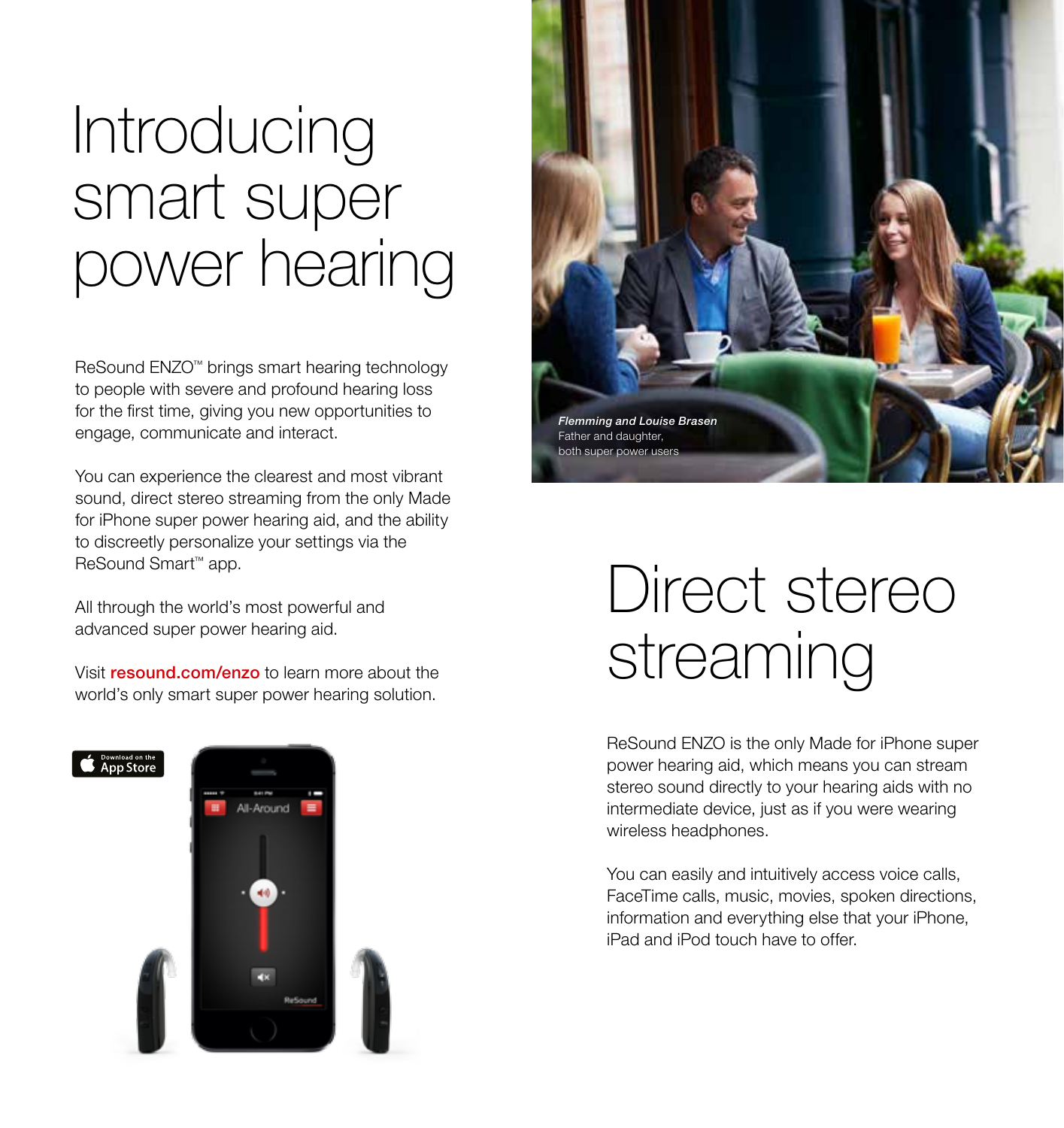

### "Because I'm in control, I hear a lot more now"

Stefan Kodjie, 40<br>Quality manager and super power user living with severe hearing loss since infancy



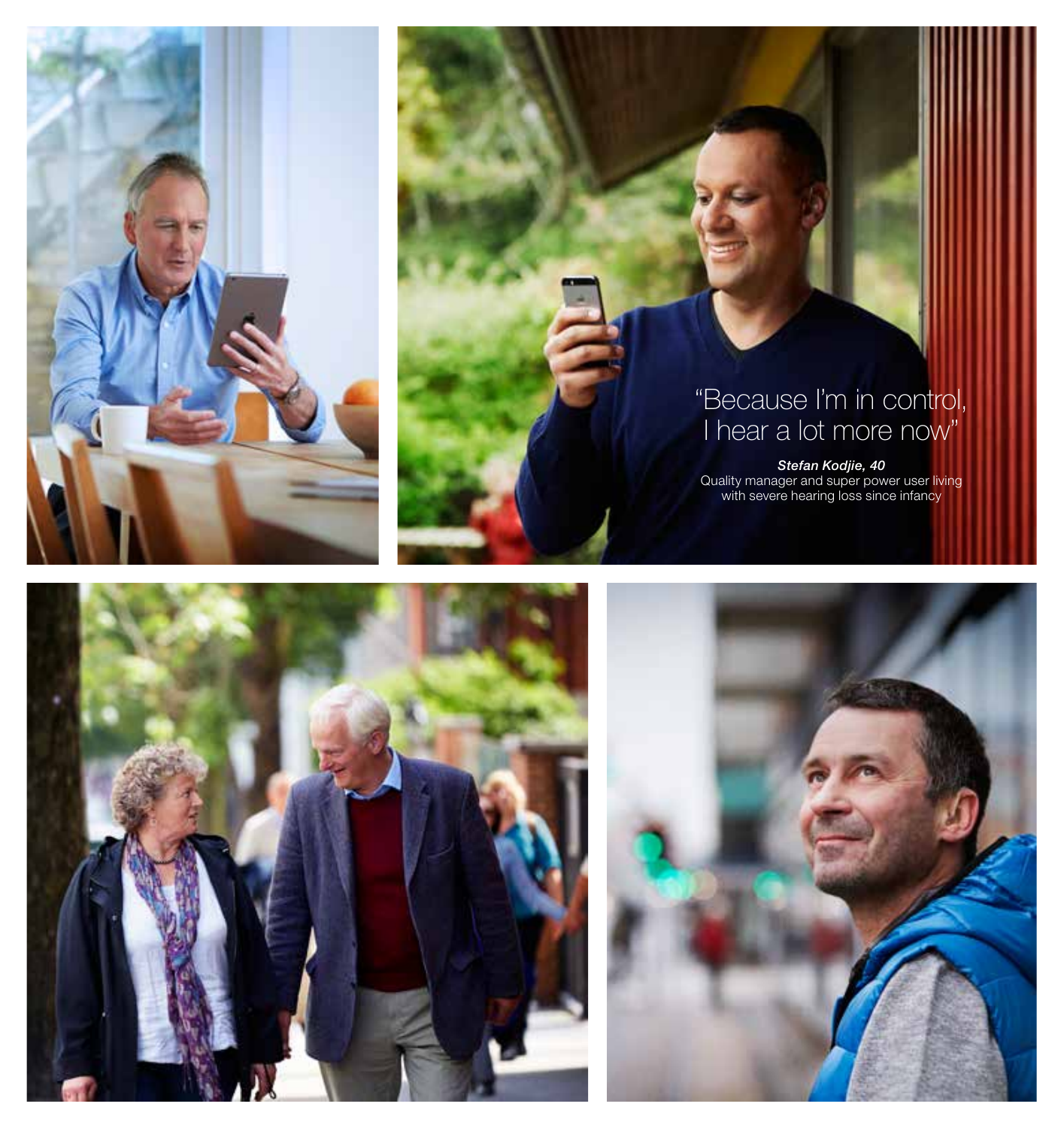

## Superior sound quality and audibility

ReSound ENZO™ lets you hear more of what you want, because every part of it designed to give you a better hearing experience with a rich, balanced sound in all situations.

The inclusion of the most advanced version of Surround Sound by ReSound™, our unique sound processing strategy, means that you can enjoy greater amplification without noise and feedback, and know exactly where sound is coming from, even in difficult surroundings.

# Working for you every day manara

ReSound ENZO is small, comfortable and built to be as robust and reliable as possible, so that it works for you every day. It is the world's most powerful super power hearing aid, and is smaller than any other comparable hearing aid.

### WATER REPELLENT

iSolate™ nanotech is an ultrathin polymer shield that seals off every component of ReSound ENZO and protects it from damage caused by moisture, wax and dust.

### PRODUCT RANGE

ReSound ENZO is available in eight different colors and three technology levels, so it is sure to meet your needs.

### **RESOUND UNITE™**

ReSound ENZO connects wirelessly to the full range of ReSound Unite accessories. That means you can stay connected in even more situations, including when watching TV with friends and family, or hearing from a distance the person you're talking to in noisy surroundings.